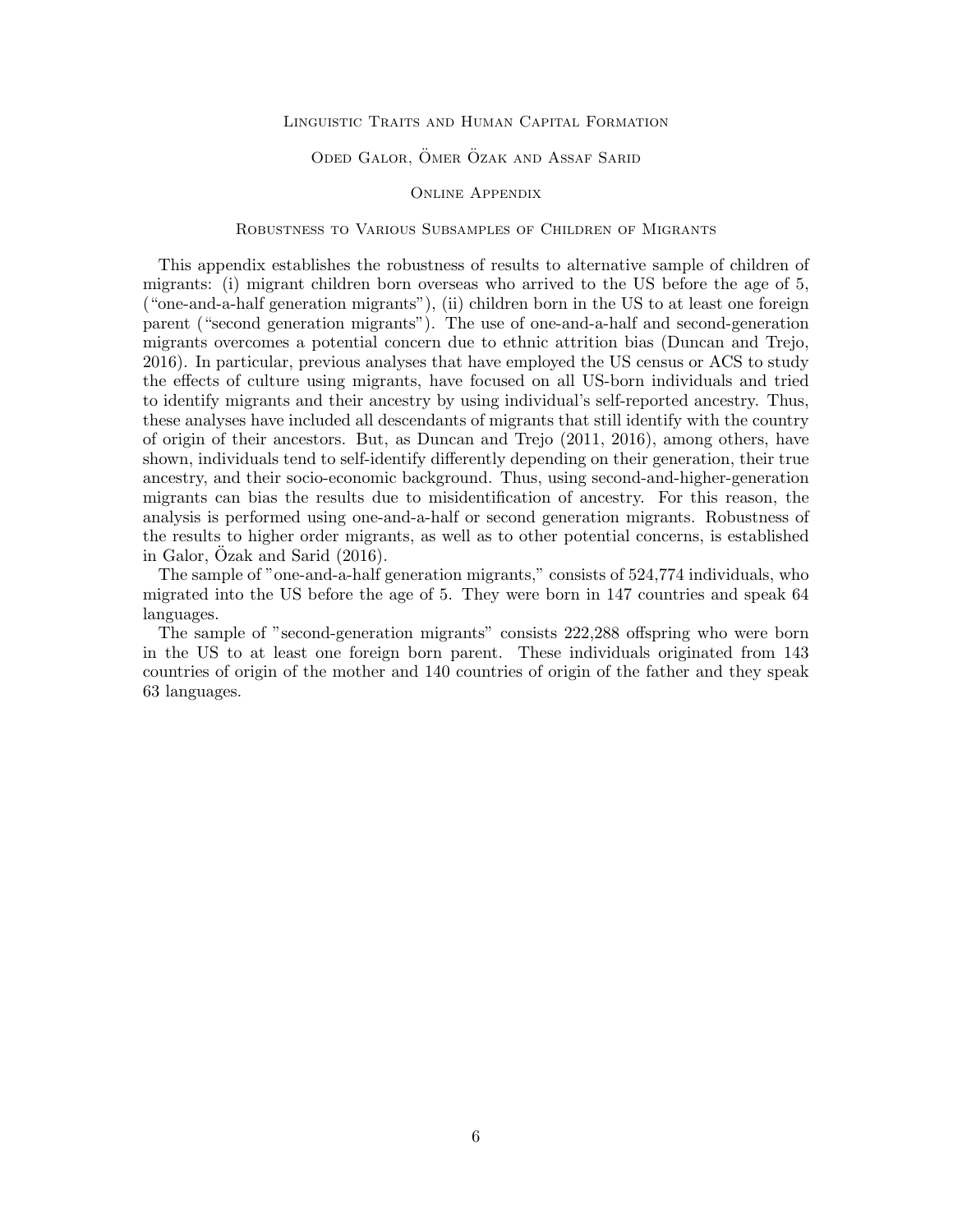|                                           | College Attendance |                  |                  |                  |                  |                  |                  |                  |  |  |  |
|-------------------------------------------|--------------------|------------------|------------------|------------------|------------------|------------------|------------------|------------------|--|--|--|
|                                           | All                |                  |                  |                  | Parental         |                  | No English       | No Spanish       |  |  |  |
|                                           | (1)                | (2)              | $\left(3\right)$ | (4)              | (5)              | (6)              | (7)              | (8)              |  |  |  |
| Periphrastic Future Tense                 | 0.228<br>(0.062)   | 0.224<br>(0.061) | 0.065<br>(0.025) | 0.068<br>(0.017) | 0.078<br>(0.018) | 0.073<br>(0.017) | 0.082<br>(0.026) | 0.056<br>(0.030) |  |  |  |
| Geographical Controls (Language Homeland) | Yes                | Yes              | Yes              | Yes              | Yes              | Yes              | Yes              | Yes              |  |  |  |
| State & Year FE                           | Yes                | Yes              | Yes              | Yes              | Yes              | Yes              | Yes              | Yes              |  |  |  |
| Age, Gender, & Marital Status FE          | No                 | Yes              | Yes              | Yes              | Yes              | Yes              | Yes              | Yes              |  |  |  |
| Parental Country of Origin FE             | No                 | $\rm No$         | Yes              | Yes              | Yes              | Yes              | Yes              | Yes              |  |  |  |
| Parental Education                        | No.                | No               | N <sub>o</sub>   | No               | Yes              | Yes              | Yes              | Yes              |  |  |  |
| Parental English Proficiency              | No                 | $\rm No$         | No               | No               | $\rm No$         | Yes              | Yes              | Yes              |  |  |  |
| $R^2$                                     | 0.06               | 0.15             | 0.19             | 0.26             | 0.29             | 0.29             | 0.31             | 0.31             |  |  |  |
| Observations                              | 513028             | 513028           | 513028           | 30104            | 30104            | 30104            | 19664            | 17187            |  |  |  |

Table A1—Periphrastic Future Tense and College Education: One-and-a-half Generation Migrants

Notes: The table examines the impact of speaking a language with periphrastic future tense on the probability of college attendance among one-and-a-half generation migrants in the US. It replicates the analysis of Table 1 to show the robustness to this subsample. Geographical characteristics in the historical homeland of the language include absolute latitude, mean elevation, mean ruggedness, coast length and pre-1500 crop return. Heteroskedasticity robust standard error estimates clustered at the country of origin, language and state levels are reported in parentheses.

|                                           | College Attendance |                  |                  |                  |                  |                  |                  |                  |  |  |
|-------------------------------------------|--------------------|------------------|------------------|------------------|------------------|------------------|------------------|------------------|--|--|
|                                           | All                |                  |                  | Parental         |                  |                  | No English       | No Spanish       |  |  |
|                                           | (1)                | (2)              | (3)              | (4)              | (5)              | (6)              | (7)              | (8)              |  |  |
| Periphrastic Future Tense                 | 0.224<br>(0.054)   | 0.221<br>(0.052) | 0.027<br>(0.011) | 0.026<br>(0.010) | 0.027<br>(0.010) | 0.025<br>(0.010) | 0.047<br>(0.024) | 0.027<br>(0.013) |  |  |
| Geographical Controls (Language Homeland) | Yes                | Yes              | Yes              | Yes              | Yes              | Yes              | Yes              | Yes              |  |  |
| State & Year FE                           | Yes                | Yes              | Yes              | Yes              | Yes              | Yes              | Yes              | Yes              |  |  |
| Age, Gender, & Marital Status FE          | $\rm No$           | Yes              | Yes              | Yes              | Yes              | Yes              | Yes              | Yes              |  |  |
| Parental Country of Origin FE             | No                 | No               | Yes              | Yes              | Yes              | Yes              | Yes              | Yes              |  |  |
| Parental Education                        | No                 | No               | $\rm No$         | No               | Yes              | Yes              | Yes              | Yes              |  |  |
| Parental English Proficiency              | No                 | No               | No               | No               | $\rm No$         | Yes              | Yes              | Yes              |  |  |
| $R^2$                                     | 0.05               | 0.13             | 0.17             | 0.18             | 0.21             | 0.21             | 0.22             | 0.24             |  |  |
| Observations                              | 214374             | 214374           | 214374           | 131057           | 131057           | 131057           | 74968            | 76206            |  |  |

Table A2—Periphrastic Future Tense and College Education of Second Generation Migrants

Notes: The table examines the impact of speaking a language with periphrastic future tense on the probability of college attendance among second generation migrants in the US. It replicates the analysis of Table 1 to show the robustness to this subsample. Geographical characteristics in the historical homeland of the language include absolute latitude, mean elevation, mean ruggedness, coast length and pre-1500 crop return. Heteroskedasticity robust standard error estimates clustered at the country of origin, language and state levels are reported in parentheses.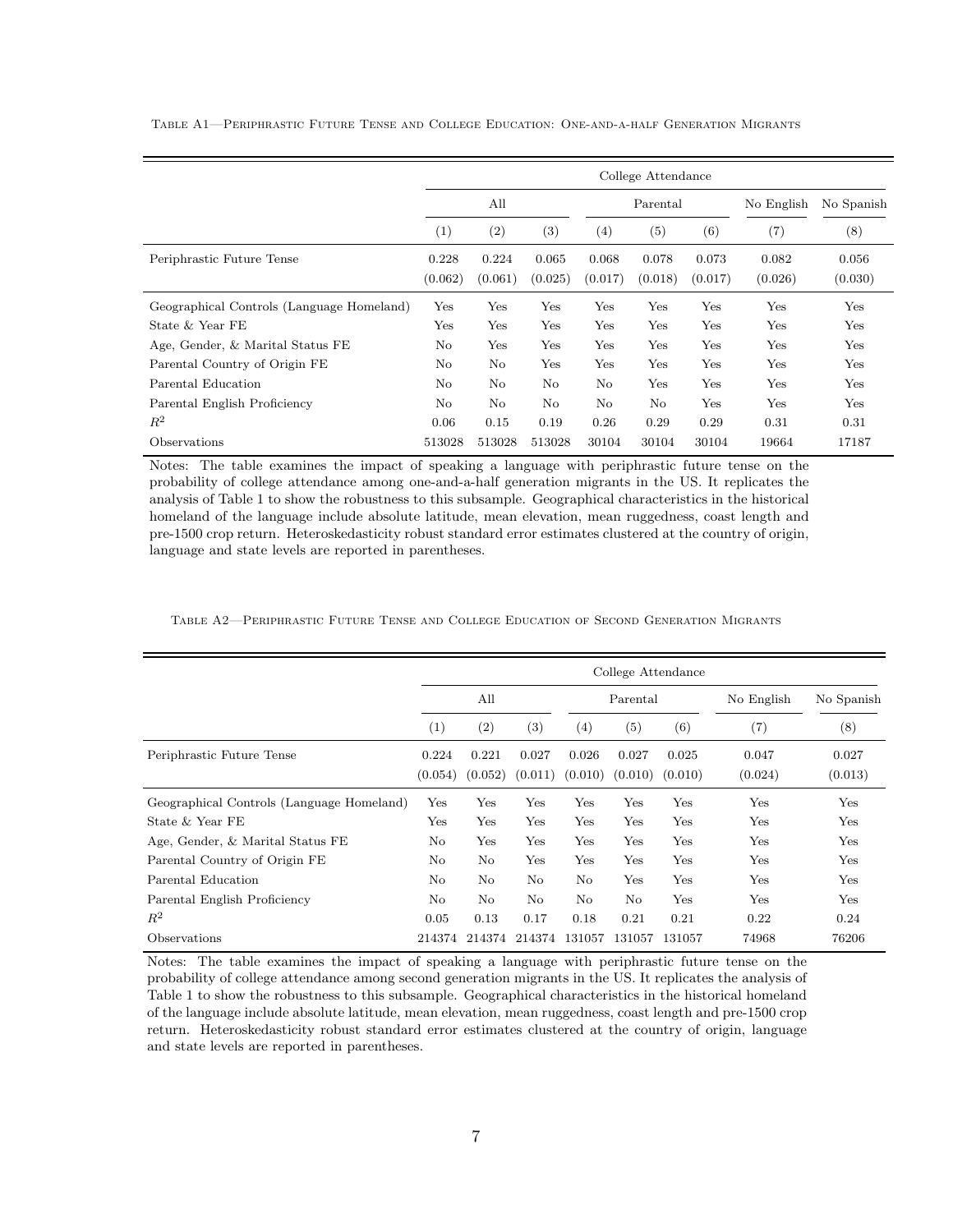|                                           | College Attendance |                   |                  |                  |                  |                  |                  |  |  |  |
|-------------------------------------------|--------------------|-------------------|------------------|------------------|------------------|------------------|------------------|--|--|--|
|                                           |                    | All               |                  |                  | Parental         | No English       | No Spanish       |  |  |  |
|                                           | $\left( 1\right)$  | $\left( 2\right)$ | (3)              | (4)              | (5)              | (6)              | (7)              |  |  |  |
| Periphrastic Future Tense                 | 0.228<br>(0.055)   | 0.223<br>(0.052)  | 0.040<br>(0.015) | 0.038<br>(0.012) | 0.035<br>(0.012) | 0.062<br>(0.023) | 0.032<br>(0.015) |  |  |  |
| Geographical Controls (Language Homeland) | Yes                | Yes               | Yes              | Yes              | Yes              | Yes              | Yes              |  |  |  |
| State $&$ Year FE                         | Yes                | Yes               | Yes              | Yes              | Yes              | Yes              | Yes              |  |  |  |
| Age, Gender, & Marital Status FE          | No                 | Yes               | Yes              | Yes              | Yes              | Yes              | Yes              |  |  |  |
| Maternal and Paternal Origin FE           | No                 | No                | Yes              | Yes              | Yes              | Yes              | Yes              |  |  |  |
| Parental Education                        | No                 | No                | No               | Yes              | Yes              | Yes              | Yes              |  |  |  |
| Parental English Proficiency              | No                 | No                | No               | No               | Yes              | Yes              | Yes              |  |  |  |
| $R^2$                                     | 0.06               | 0.14              | 0.18             | 0.22             | 0.22             | 0.23             | 0.24             |  |  |  |
| Observations                              | 130455             | 130455            | 130455           | 130455           | 130455           | 74709            | 75664            |  |  |  |

Table A3—Periphrastic Future Tense and College Education of Second Generation Migrants

Notes: The table examines the impact of speaking a language with periphrastic future tense on the probability of college attendance among second generation migrants in the US. It replicates the analysis of Table 1 to show the robustness to this subsample. It extends the analysis of Table A2 by accounting simultaneously for the country of origin of both parents. Geographical characteristics in the historical homeland of the language include absolute latitude, mean elevation, mean ruggedness, coast length and pre-1500 crop return. Heteroskedasticity robust standard error estimates clustered at the countries of origin or both parents, language and state levels are reported in parentheses.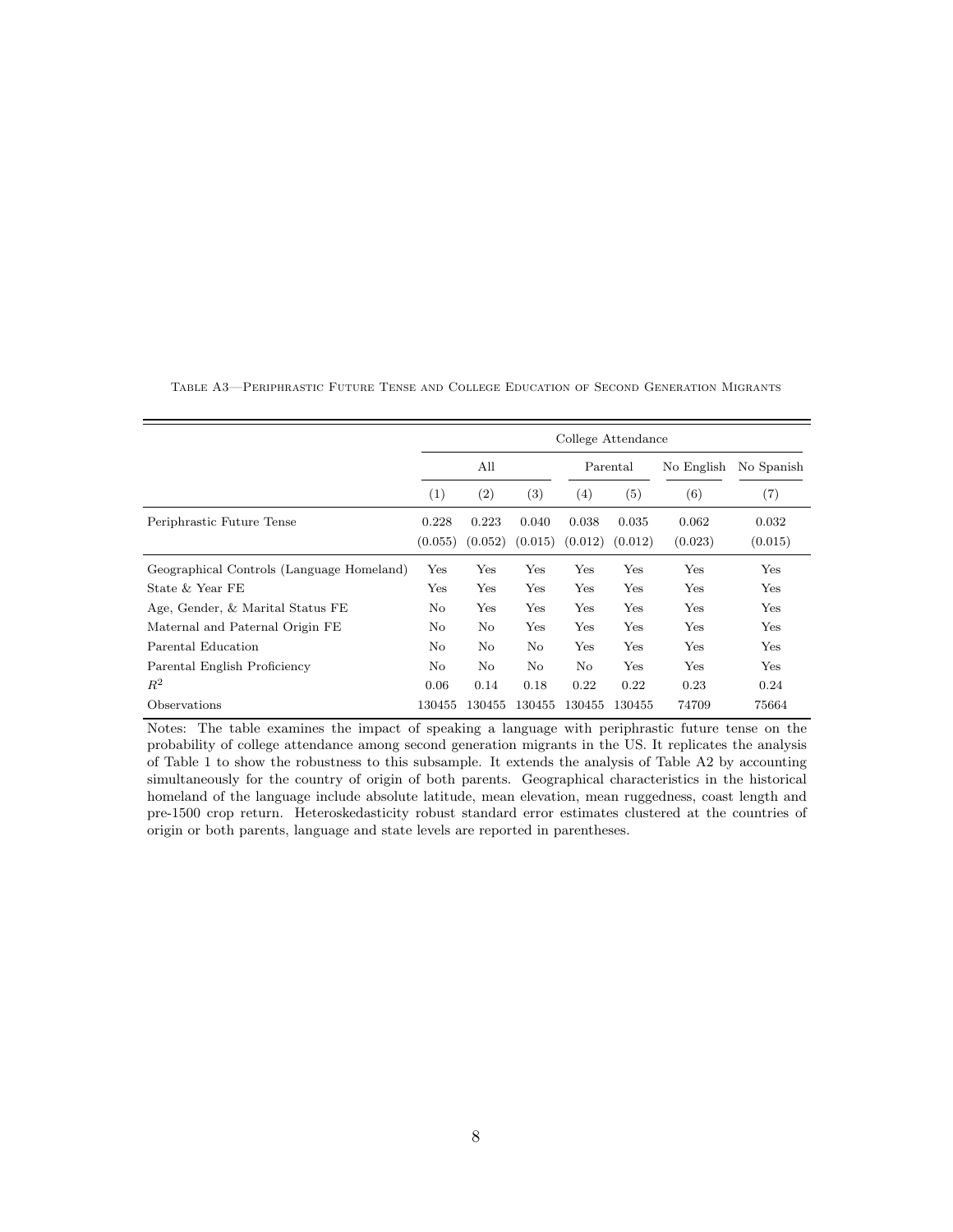|                                           | College Attendance  |                     |                     |                     |                     |                     |                     |                     |  |  |
|-------------------------------------------|---------------------|---------------------|---------------------|---------------------|---------------------|---------------------|---------------------|---------------------|--|--|
|                                           | All                 |                     |                     |                     | Parental            |                     | No English          | No Spanish          |  |  |
|                                           | (1)                 | (2)                 | (3)                 | $\left( 4\right)$   | $\left( 5\right)$   | (6)                 | (7)                 | (8)                 |  |  |
| Existence of Sex-Based Gender System      | $-0.238$<br>(0.067) | $-0.233$<br>(0.061) | $-0.069$<br>(0.025) | $-0.063$<br>(0.030) | $-0.106$<br>(0.032) | $-0.096$<br>(0.033) | $-0.139$<br>(0.067) | $-0.086$<br>(0.043) |  |  |
| Geographical Controls (Language Homeland) | Yes                 | Yes                 | Yes                 | Yes                 | Yes                 | Yes                 | Yes                 | Yes                 |  |  |
| State & Year FE                           | Yes                 | Yes                 | $_{\rm Yes}$        | Yes                 | Yes                 | Yes                 | Yes                 | Yes                 |  |  |
| Age, Gender, & Marital Status FE          | No                  | Yes                 | Yes                 | Yes                 | Yes                 | Yes                 | Yes                 | Yes                 |  |  |
| Marital Status FE                         | No                  | Yes                 | Yes                 | Yes                 | Yes                 | Yes                 | Yes                 | Yes                 |  |  |
| Parental Country of Origin FE             | No                  | No                  | Yes                 | Yes                 | Yes                 | Yes                 | Yes                 | Yes                 |  |  |
| Parental Education                        | $\rm No$            | No                  | No                  | No                  | Yes                 | Yes                 | Yes                 | Yes                 |  |  |
| Parental English Proficiency              | No                  | $\rm No$            | No                  | No                  | No                  | Yes                 | Yes                 | Yes                 |  |  |
| $R^2$                                     | 0.06                | 0.16                | 0.19                | 0.26                | 0.28                | 0.29                | 0.29                | 0.34                |  |  |
| Observations                              | 250910              | 250910              | 250910              | 11619               | 11619               | 11619               | 7425                | 5705                |  |  |

Table A4—Sex-Based Grammatical Gender and Female College Education: One-and-a-half Generation **MIGRANTS** 

Notes: This table examines the impact of speaking a language with sex-based grammatical gender on college attendance among female one-and-a-half generation migrants in the US. It replicates the analysis of Table 2 to show the robustness to this subsample. Geographical characteristics in the historical homeland of the language include absolute latitude, mean elevation, mean ruggedness, coast length, average caloric suitability index and the average caloric yield of plow-negative crops. Heteroskedasticity robust standard error estimates clustered at the parental countries of origin, language and state levels are reported in parentheses.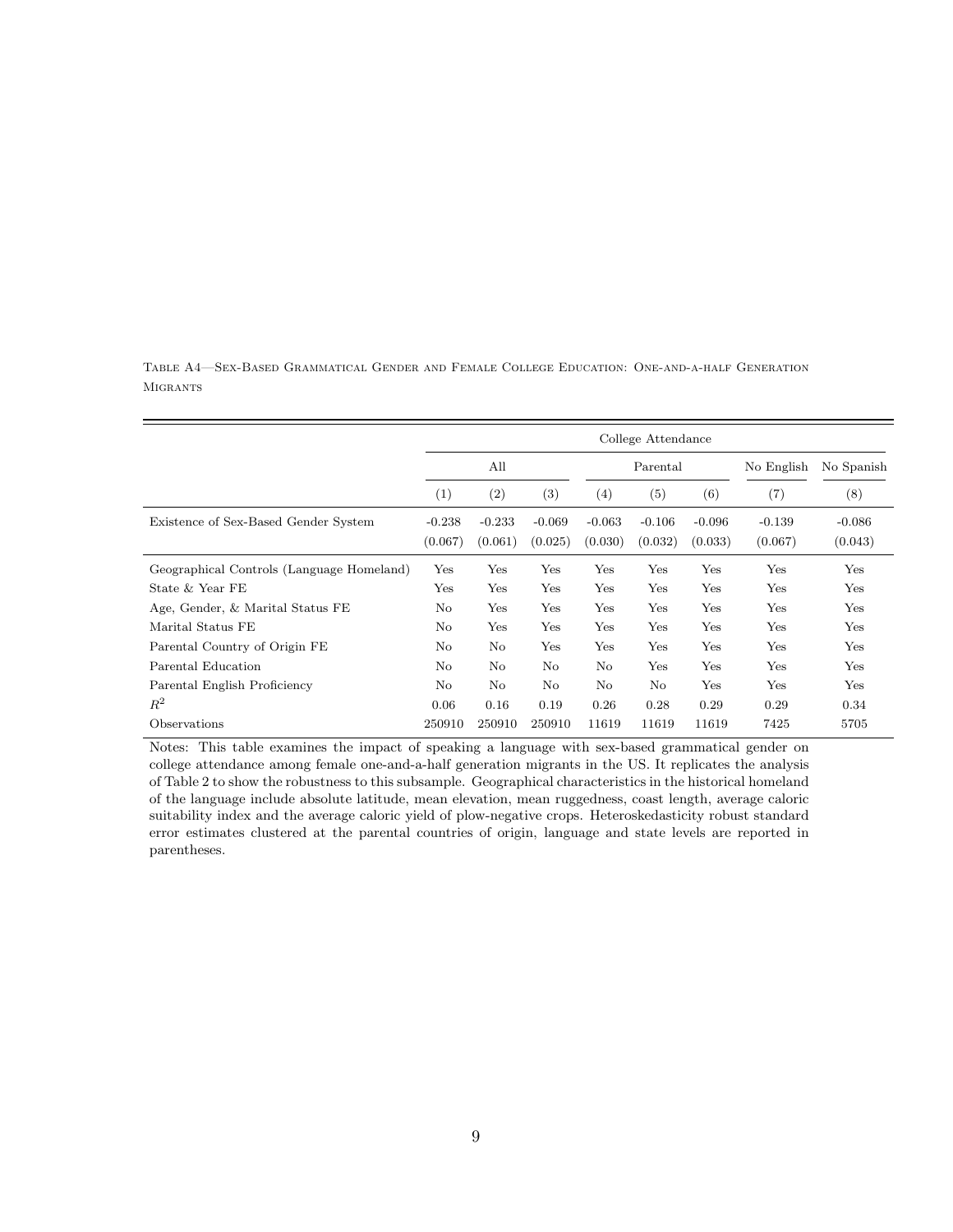|                                           | College Attendance  |                     |                     |                     |                     |                     |                     |                       |  |  |
|-------------------------------------------|---------------------|---------------------|---------------------|---------------------|---------------------|---------------------|---------------------|-----------------------|--|--|
|                                           | All                 |                     |                     |                     | Parental            |                     |                     | No English No Spanish |  |  |
|                                           | (1)                 | (2)                 | (3)                 | (4)                 | (5)                 | (6)                 | (7)                 | (8)                   |  |  |
| Existence of Sex-Based Gender System      | $-0.209$<br>(0.051) | $-0.194$<br>(0.048) | $-0.012$<br>(0.020) | $-0.005$<br>(0.022) | $-0.033$<br>(0.020) | $-0.030$<br>(0.020) | $-0.061$<br>(0.055) | $-0.030$<br>(0.024)   |  |  |
| Geographical Controls (Language Homeland) | Yes                 | Yes                 | Yes                 | $_{\rm Yes}$        | Yes                 | Yes                 | Yes                 | Yes                   |  |  |
| State & Year FE                           | Yes                 | Yes                 | Yes                 | Yes                 | Yes                 | Yes                 | Yes                 | Yes                   |  |  |
| Age, Gender, & Marital Status FE          | No                  | Yes                 | Yes                 | Yes                 | Yes                 | Yes                 | Yes                 | Yes                   |  |  |
| Parental Country of Origin FE             | No                  | No                  | Yes                 | Yes                 | Yes                 | Yes                 | Yes                 | Yes                   |  |  |
| Parental Education                        | No                  | No                  | No                  | No                  | Yes                 | Yes                 | Yes                 | Yes                   |  |  |
| Parental English Proficiency              | No                  | No                  | N <sub>o</sub>      | No                  | No                  | Yes                 | Yes                 | Yes                   |  |  |
| $R^2$                                     | 0.05                | 0.13                | 0.16                | 0.17                | 0.20                | 0.20                | 0.20                | 0.25                  |  |  |
| Observations                              | 90660               | 90660               | 90660               | 52955               | 52955               | 52955               | 29978               | 27531                 |  |  |

Table A5—Sex-Based Grammatical Gender and Female College Education of Second Generation Mi-GRANTS

Notes: This table examines the impact of speaking a language with sex-based grammatical gender on college attendance among female one-and-a-half generation migrants in the US. It replicates the analysis of Table 2 to show the robustness to this subsample. Geographical characteristics in the historical homeland of the language include absolute latitude, mean elevation, mean ruggedness, coast length, average caloric suitability index and the average caloric yield of plow-negative crops. Heteroskedasticity robust standard error estimates clustered at the parental countries of origin, language and state levels are reported in parentheses.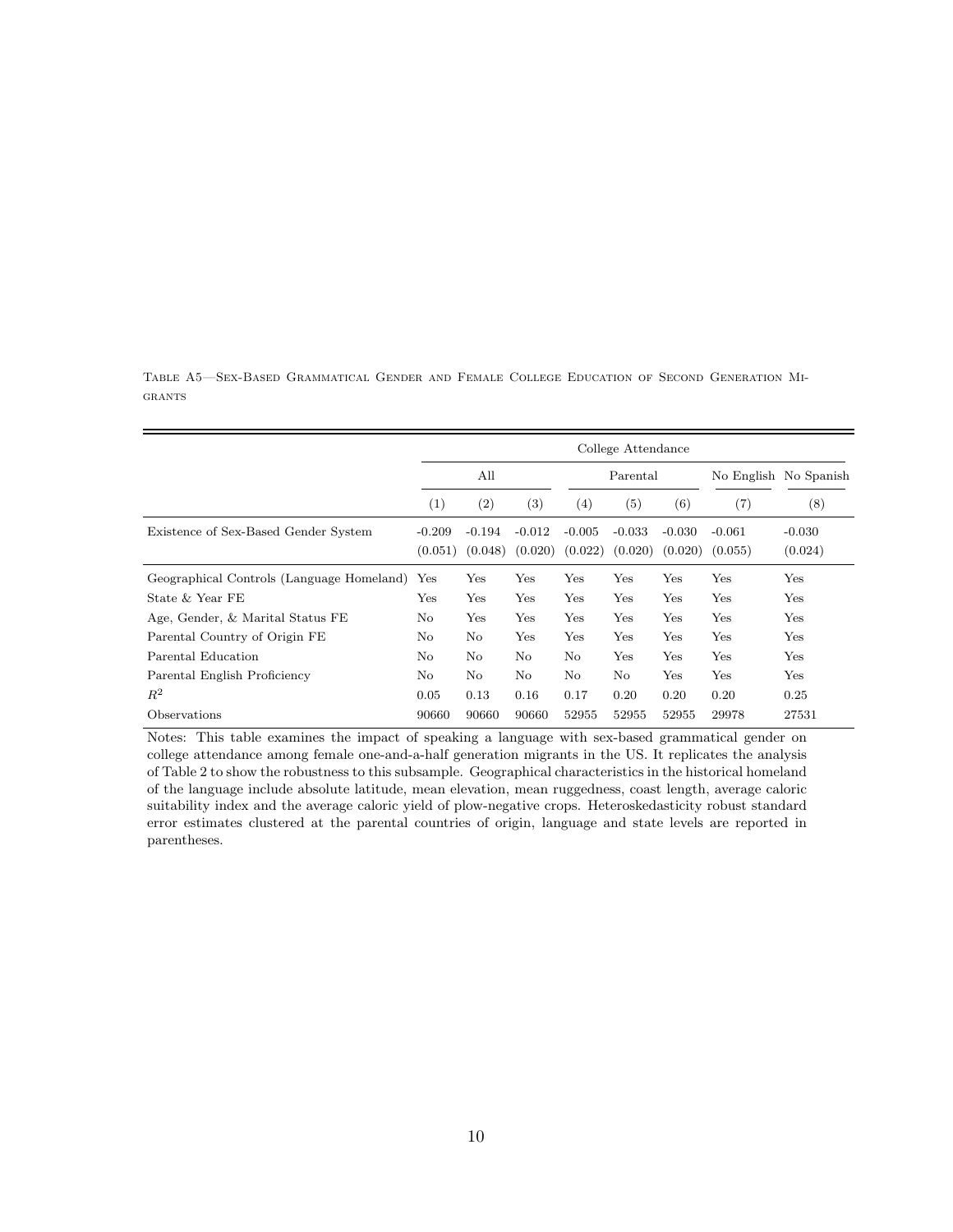|                                           | College Attendance |          |          |          |          |            |            |  |  |
|-------------------------------------------|--------------------|----------|----------|----------|----------|------------|------------|--|--|
|                                           |                    | All      |          |          | Parental | No English | No Spanish |  |  |
|                                           | (1)                | (2)      | (3)      | (4)      | (5)      | (6)        | (7)        |  |  |
| Existence of Sex-Based Gender System      | $-0.201$           | $-0.181$ | $-0.013$ | $-0.038$ | $-0.034$ | $-0.064$   | $-0.036$   |  |  |
|                                           | (0.047)            | (0.044)  | (0.021)  | (0.018)  | (0.017)  | (0.018)    | (0.021)    |  |  |
| Mom's Education Level $(HS+)$             |                    |          |          | 0.123    | 0.125    | 0.112      | 0.117      |  |  |
|                                           |                    |          |          | (0.010)  | (0.010)  | (0.015)    | (0.015)    |  |  |
| Dad's Education Level (HS+)               |                    |          |          | 0.127    | 0.128    | 0.123      | 0.120      |  |  |
|                                           |                    |          |          | (0.015)  | (0.015)  | (0.018)    | (0.012)    |  |  |
| Mom's English Level                       |                    |          |          |          | 0.014    | 0.017      | $-0.000$   |  |  |
|                                           |                    |          |          |          | (0.003)  | (0.002)    | (0.003)    |  |  |
| Dad's English Level                       |                    |          |          |          | 0.008    | 0.009      | 0.009      |  |  |
|                                           |                    |          |          |          | (0.002)  | (0.001)    | (0.003)    |  |  |
| Geographical Controls (Language Homeland) | Yes                | Yes      | Yes      | Yes      | Yes      | Yes        | Yes        |  |  |
| State & Year FE                           | Yes                | Yes      | Yes      | Yes      | Yes      | Yes        | Yes        |  |  |
| Age, Gender, & Marital Status FE          | No                 | Yes      | Yes      | Yes      | Yes      | Yes        | Yes        |  |  |
| Maternal and Paternal Origin FE           | No                 | No       | Yes      | Yes      | Yes      | Yes        | Yes        |  |  |
| Parental Education                        | No                 | No       | No       | Yes      | Yes      | Yes        | Yes        |  |  |
| Parental English Proficiency              | No                 | No       | No       | $\rm No$ | Yes      | Yes        | Yes        |  |  |
| $R^2$                                     | 0.07               | 0.14     | 0.17     | 0.20     | 0.20     | 0.20       | 0.26       |  |  |
| Observations                              | 52734              | 52734    | 52734    | 52734    | 52734    | 29903      | 27339      |  |  |

Table A6—Sex-Based Grammatical Gender and Female College Education of Second Generation Mi-GRANTS

Notes: This table examines the impact of speaking a language with sex-based grammatical gender on college attendance among female second migrants in the US. It replicates the analysis of Table 2 to show the robustness to this subsample. It extends the analysis of Table A5 by accounting simultaneously for the country of origin of both parents. Geographical characteristics in the historical homeland of the language include absolute latitude, mean elevation, mean ruggedness, coast length, average caloric suitability index and the average caloric yield of plow-negative crops. Heteroskedasticity robust standard error estimates clustered at the countries of origin or both parents, language and state levels are reported in parentheses.